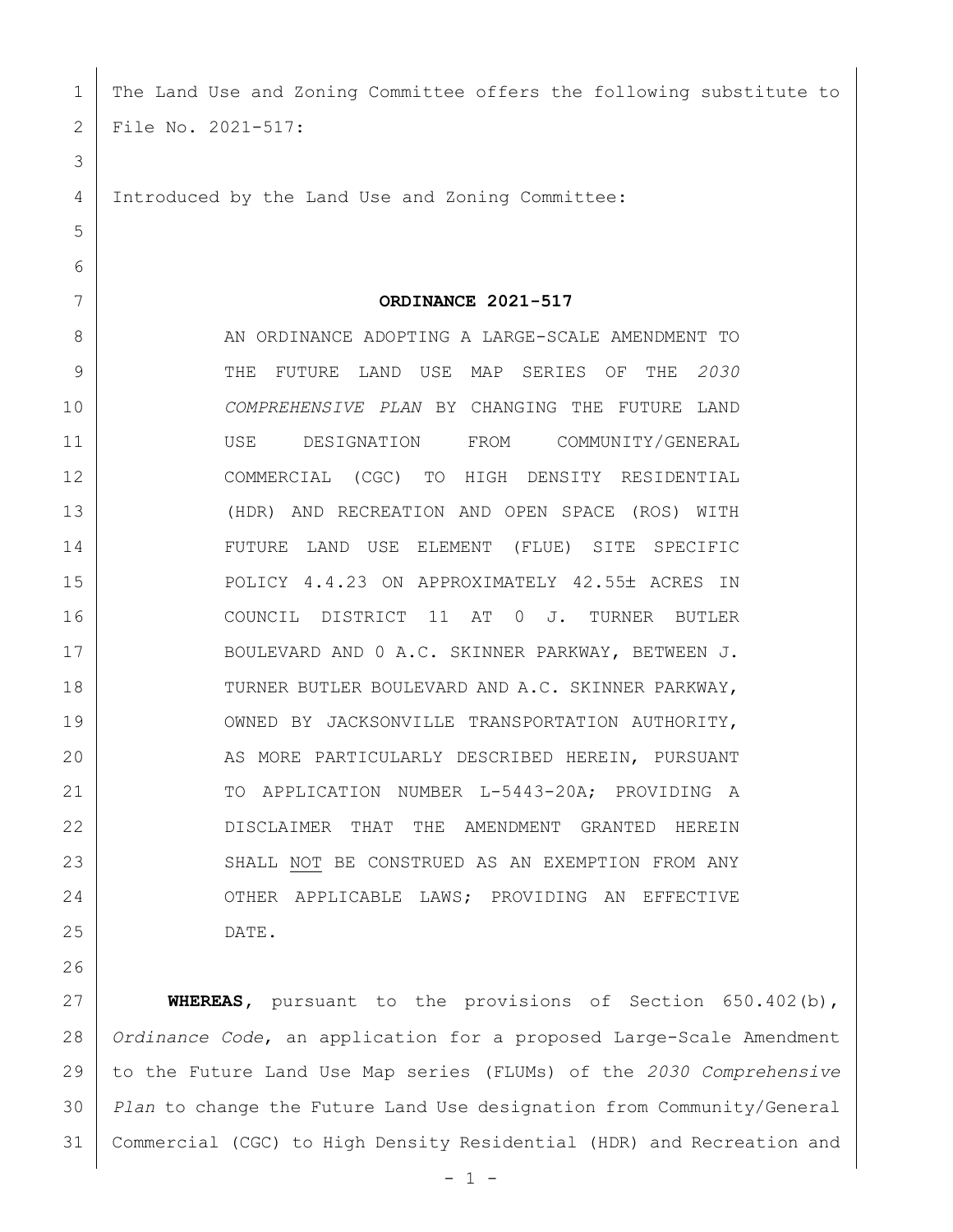1 | Open Space (ROS) with Site Specific Policy 4.4.23, has been filed by Paul M. Harden, Esq., on behalf of Jacksonville Transportation Authority, the owner of certain real property located in Council 4 District 11, as more particularly described in Section 2; and

 **WHEREAS,** the City, by the adoption of Ordinance 2020-468-E, approved this Large-Scale Amendment to the *2030 Comprehensive Plan* for transmittal to the Department of Economic Opportunity (DEO), as 8 the State Land Planning Agency, and other required state agencies, for review and comment, and the adoption deadline set by Section 163.3184(3), *Florida Statutes*, has been extended, with required notice to DEO, other required state agencies, and any affected person 12 | who provided comments on this Large-Scale Amendment; and

**WHEREAS,** by various letters and e-mails, the DEO and other state 14 reviewing agencies transmitted their comments, if any, regarding this 15 proposed amendment; and

 **WHEREAS,** the Planning and Development Department reviewed the 17 | proposed revision and application, considered all comments received, 18 prepared a written report, and rendered an advisory recommendation 19 to the Council with respect to this proposed amendment; and

 **WHEREAS,** the Planning Commission, acting as the Local Planning Agency (LPA), held a public hearing on this proposed amendment, with 22 due public notice having been provided, and having reviewed and considered all comments during the public hearing, made its 24 recommendation to the City Council; and

 **WHEREAS,** pursuant to Section 650.408, *Ordinance Code*, the Land Use and Zoning (LUZ) Committee held a public hearing on this proposed amendment, and made its recommendation to the City Council; and

 **WHEREAS,** pursuant to Section 163.3184(3), *Florida Statutes*, and Chapter 650, Part 4, *Ordinance Code*, the City Council held a public hearing with public notice having been provided on this proposed amendment to the *2030 Comprehensive Plan*; and

 $- 2 -$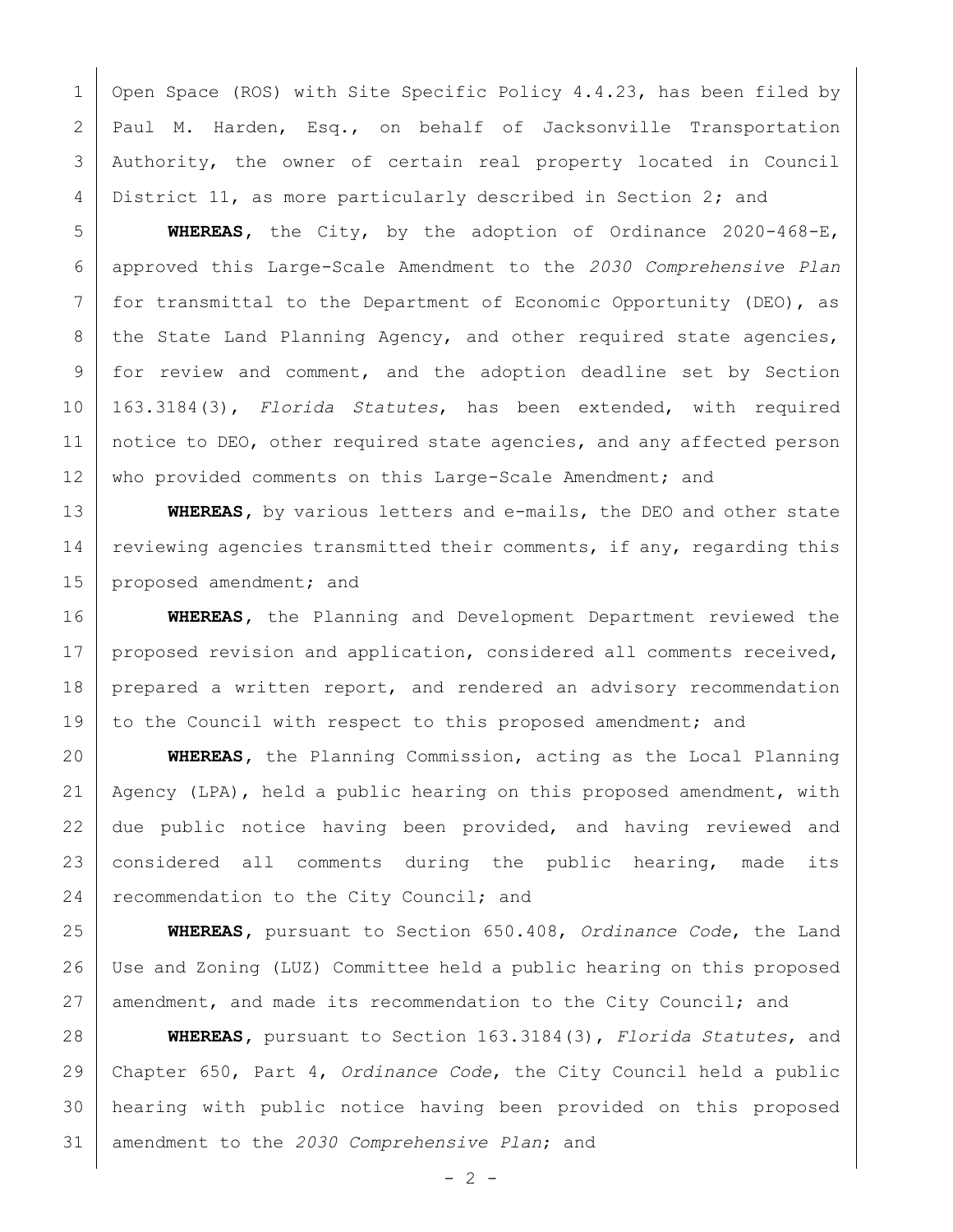**WHEREAS,** the City Council further considered all oral and 2 | written comments received during public hearings, including the data and analysis portions of this proposed amendment to the *2030 Comprehensive Plan*, the recommendations of the Planning and Development Department, the LPA, the LUZ Committee and the comments, if any, of the DEO and the other state reviewing agencies; and

 **WHEREAS,** in the exercise of its authority, the City Council has determined it necessary and desirable to adopt this proposed amendment to the *2030 Comprehensive Plan* to preserve and enhance present 10 | advantages, encourage the most appropriate use of land, water, and resources consistent with the public interest, overcome present deficiencies, and deal effectively with future problems which may result from the use and development of land within the City of 14 Jacksonville; now, therefore

**BE IT ORDAINED** by the Council of the City of Jacksonville:

 **Section 1. Purpose and Intent.** This Ordinance is adopted 17 to carry out the purpose and intent of, and exercise the authority 18 set out in, the Community Planning Act, Sections 163.3161 through 163.3248, *Florida Statutes*, and Chapter 166, *Florida Statutes*, as amended.

 **Section 2. Subject Property Location and Description.** The 22 | approximately 42.55± acres are in Council District 11 at 0 J. Turner Butler Boulevard and 0 A.C. Skinner Parkway, between J. Turner Butler Boulevard and A.C. Skinner Parkway, as more particularly described in **Exhibit 1**, dated August 9, 2021, and graphically depicted in **Exhibit 2**, both of which are **attached hereto** and incorporated herein 27 by this reference (the "Subject Property").

 **Section 3. Owner and Applicant Description.** The Subject Property is owned by Jacksonville Transportation Authority. The applicant is Paul M. Harden, Esq., 501 Riverside Avenue, Suite 901, Jacksonville, Florida 32202; (904) 396-5731.

 $- 3 -$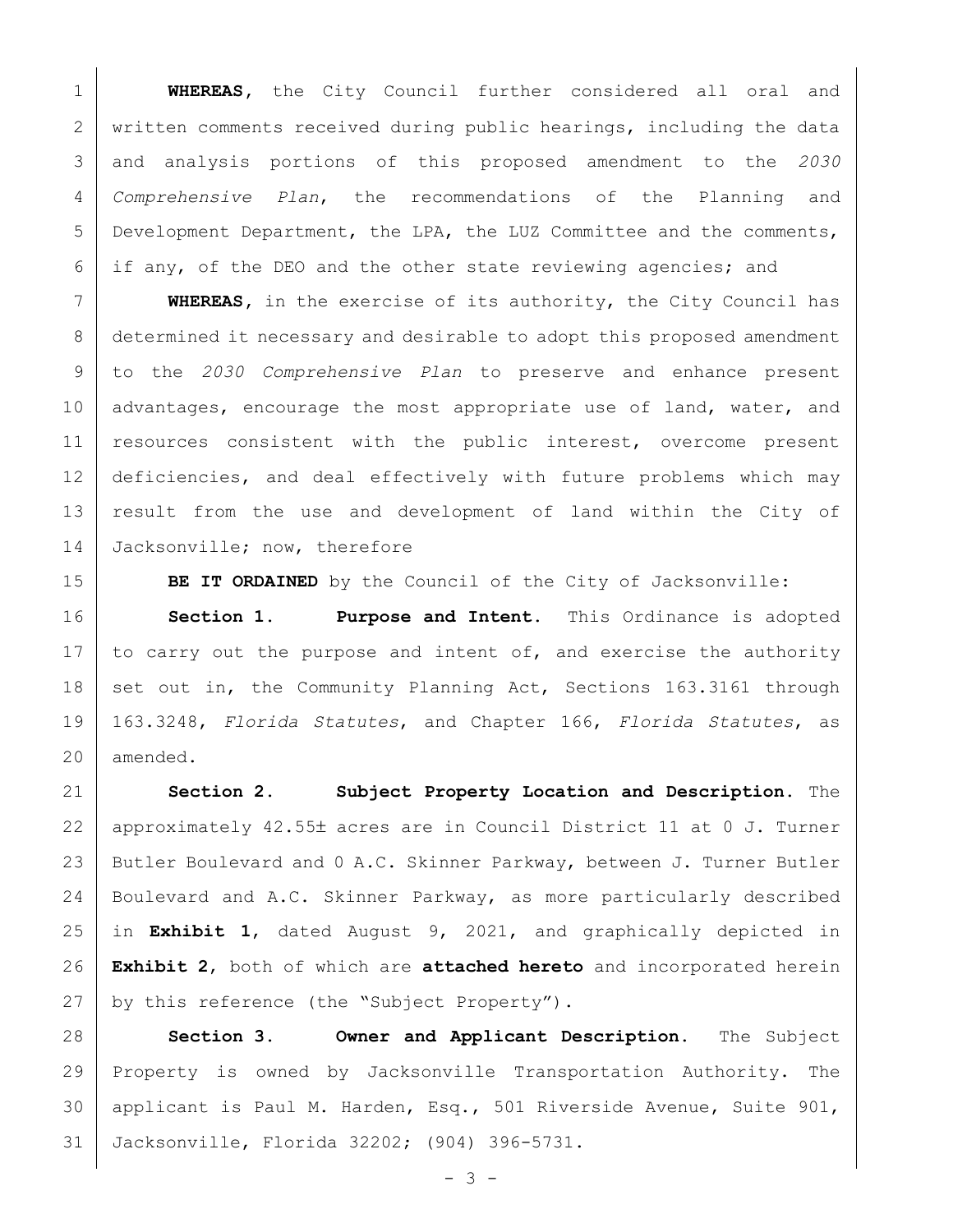**Section 4. Adoption of Large-Scale Land Use Amendment.** The City Council hereby adopts a proposed Large-Scale revision to the Future Land Use Map series of the *2030 Comprehensive Plan* by changing the Future Land Use Map designation from Community/General Commercial (CGC) to High Density Residential (HDR) and Recreation and Open Space (ROS) subject to Site Specific Policy 4.4.23, pursuant to Application Number L-5443-20A.

 **Section 5. Applicability, Effect and Legal Status.** The applicability and effect of the *2030 Comprehensive Plan*, as herein 10 | amended, shall be as provided in the Community Planning Act, Section 163.3161 through 163.3248, *Florida Statutes*, and this Ordinance. All development undertaken by, and all actions taken in regard to development orders by governmental agencies in regard to land which is subject to the *2030 Comprehensive Plan*, as herein amended, shall be consistent therewith as of the effective date of this amendment 16 to the plan.

17 | Section 6. Site Specific Policy. The City Council hereby 18 adopts FLUE Site Specific Policy 4.4.23, dated August 9, 2021, and **attached hereto** as **Exhibit 3**.

 **Section 7. Effective Date of this Plan Amendment.** Unless this plan amendment is timely challenged under the procedures set forth in Section 163.3184(3), *Florida Statutes*, this plan amendment shall be effective thirty-one days after DEO notifies the City of Jacksonville that the plan amendment or plan amendment package is complete. If this plan amendment is timely challenged under Section 163.3184(3), *Florida Statutes*, this plan amendment shall become effective when the DEO or the Administration Commission enters a final order determining the adopted amendment to be in compliance. If this plan amendment is found not to be in compliance under the standards and procedures set forth in Chapter 163, Part II, *Florida Statutes*, then this plan amendment shall become effective only by

 $-4 -$